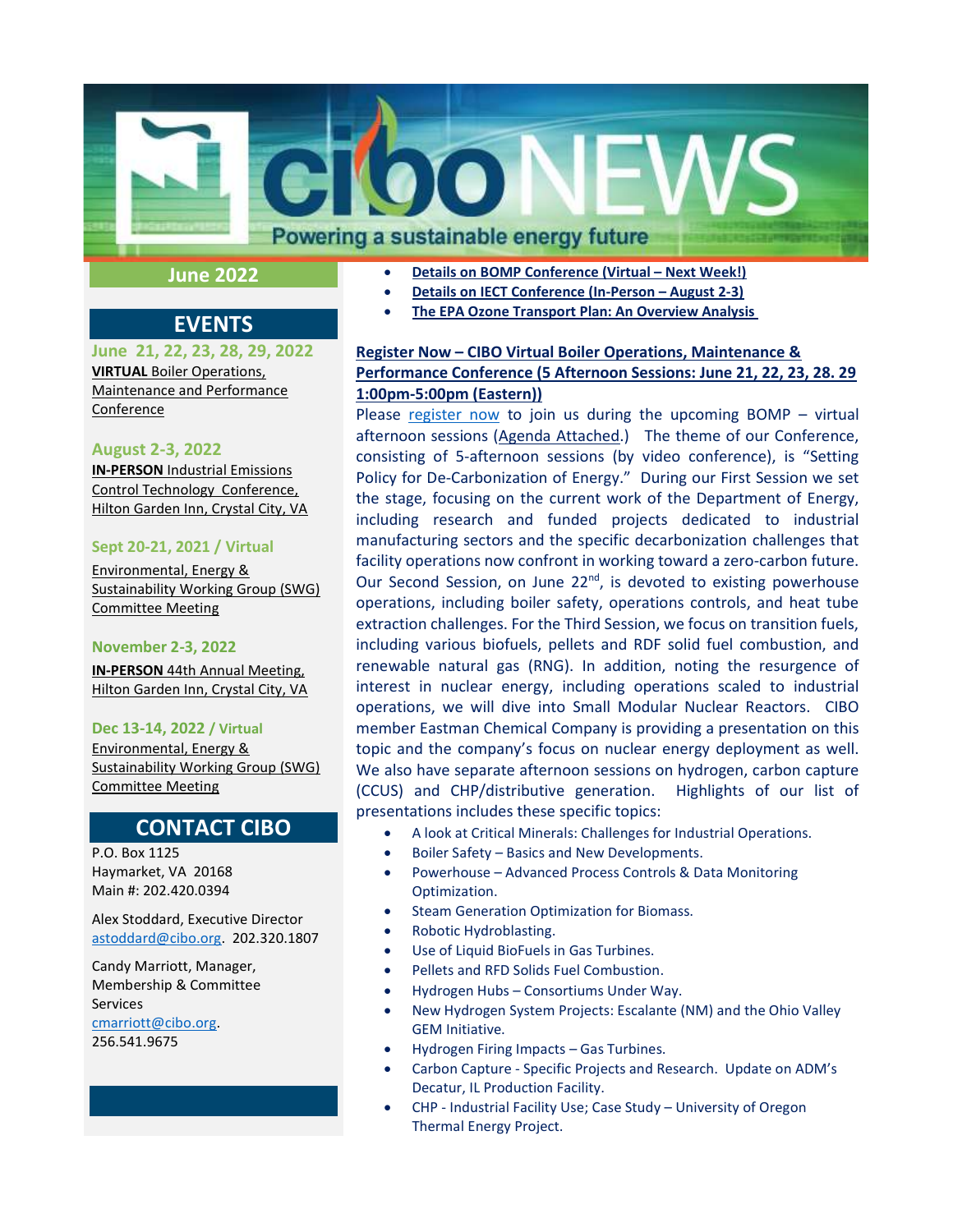### Also Register Now for the CIBO IECT - Industrial Emissions Control Technology Conference: IN – PERSON August 2-3 – Washington, DC

Our IECT Conference, now scheduled for August 2-3 in Washington, DC (Hilton Garden Inn – Crystal City, VA – near DCA Reagan National Airport) is perfectly timed to apply our focus to a range of critical, emerging regulatory challenges. This is also CIBO's first In-Person meeting in several years! This year's Conference is entitled, "The Emerging Energy – Regulatory Landscape: a Look at Control and Compliance – Combustion and other Technology Challenges." The biggest regulatory elephant in the room – and still growing is: NOx!! Our panel – topic discussions include:

- Update and Further Analyses on the Proposed EPA Ozone Transport FIP Rule.
- Carbon Emissions: GHG Reporting and Control Strategies, SEC ESG Disclosure.
- Other EPA Air (SSM, Boiler MACT) and Water (WOTUS, PFAS) Regulations.
- NOx Control Strategies: SNCR, Low-NOx Burners, Combustion Systems & Technologies.
- State-Level Regulatory Compliance Challenges: Title V, SIP Modeling, Alternative Fuels Permitting.
- Environmental Justice Enforcement.
- Testing Methodologies, including Stack vs. CEMS Emissions Monitoring.
- Data Analysis, Management Software, and Sustainability Performance Testing.

## A Message from Bob Morrow – Detroit Stoker Co.: Co-Chair of the BOMP and IECT Conferences & CIBO Environmental Committee Chair

"On behalf of the Environmental Committee, I strongly urge you to register for the CIBO Boiler Operations, Maintenance and Performance Conference which starts next week. The agenda still has sessions on existing boiler assets and what improvements are continuing being developed; but additional sessions have been added to provide additional insights and information on the present and future aspects of biofuels, Hydrogen and even small nuclear. These future fuel sessions are integral to the worldwide focus for decarbonization of energy for society. There will also be sessions on both CCS and the benefits for CHP. Both important subjects as they have demonstrated their abilities to provide effective technologies/process for reduction of GHG's and not depend on fuel switching."

"Please mark your calendars for return of the  $1<sup>st</sup>$  in-person IECT conference in three years. Within this latest addition of the June CIBO Newsletter you will note the section on the proposed ozone transport rule. We believe this will have impacts on the industrial boiler owners and operators and CIBO is actively pursuing comments to the proposed rule. This could affect industrial units, in the same way MACT did. As a result, the IECT will be focusing in on NOx control and abatement technologies and processes. The IECT will also have a round table discussion forum to discuss those governmental affair issues effecting energy environmental policies that are being discussed. Planning began several weeks ago, and progress is being made to frame the topics and agenda."

#### EPA – Ozone Transport Plan: CIBO and Coalition Register Strong Concerns

CIBO is joining with the Midwest Ozone Group (MOG) and other industrial sector trade coalitions to submit formal comments and to register detailed, constructive input on the proposed Regional Ozone Transport Rule [EPA summary attached] Put simply, we see major flaws and deep problems with this proposal. The larger goal with our response efforts is to be sure that the rulemaking record includes specifics on the flaws, both fundamental and technical – tied into the data, the assumptions, analyses and conclusions of the regulation, which pertain to industrial sources. Be assured that we will certainly share our final comments to you once submitted later this month. We appreciate the help and input on this effort from CIBO members!

Our formal comments address several critical policy concerns and technical issues where our members have deep expertise. The Rule, an ambitious proposal to expand and strengthen the CSAPR interstate emission program, would promulgate Federal Implementation Plan (FIP) requirements under the Clean Air Act for twenty-six identified states, including several Western states as well, tied to interstate transfer affecting the attainment of the 2015 Ozone NAAQS. As outlined by the EPA, the proposal is designed to ensure that states meet their "good neighbor" obligations under the CAA, which directs states to craft state implementation plans, or SIPs to mitigate their "significant contribution" to the problems of downwind states attaining and maintaining NAAQS. This proposed rule includes requirements for certain industrial source categories (non-EGU's) in